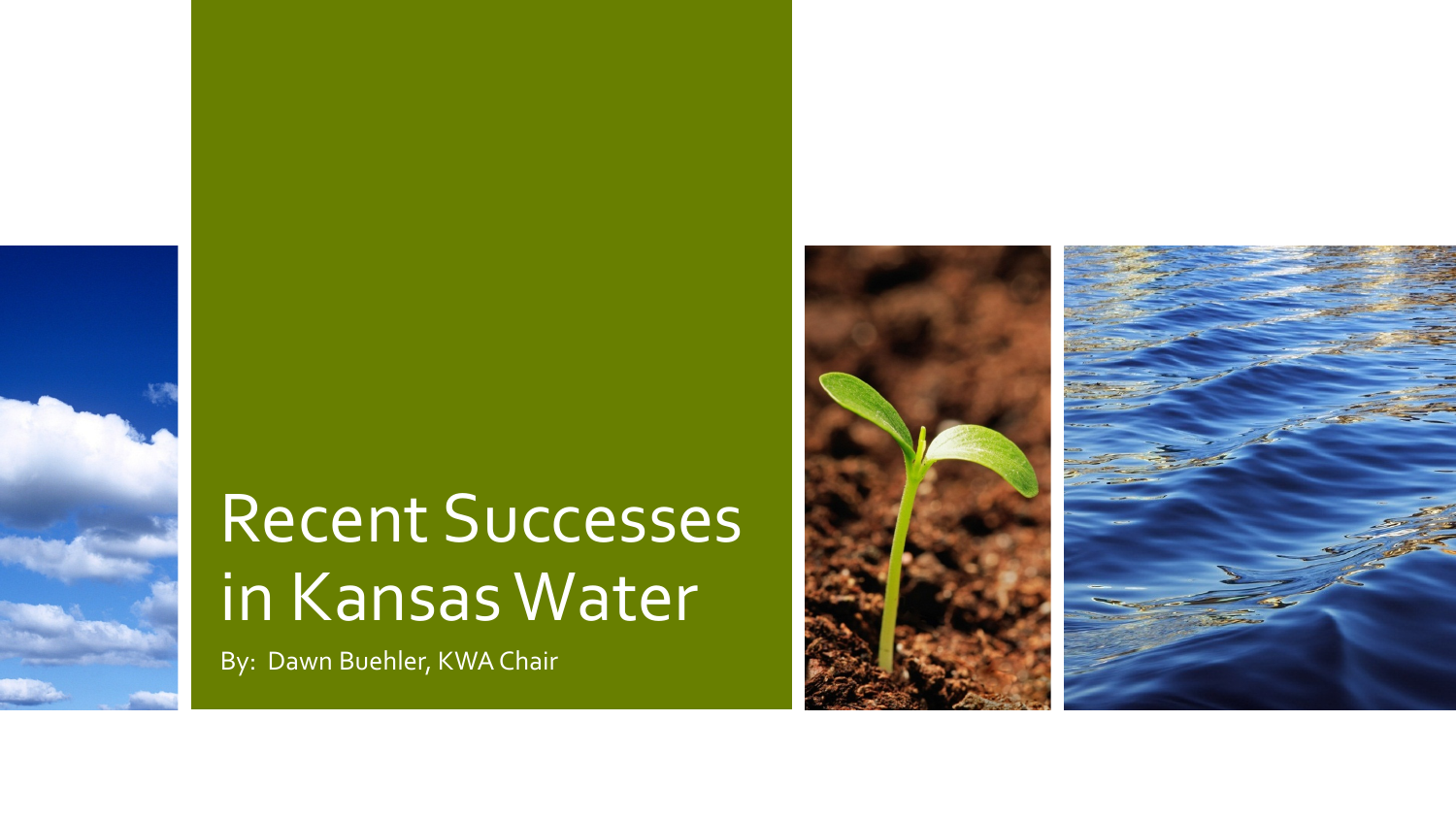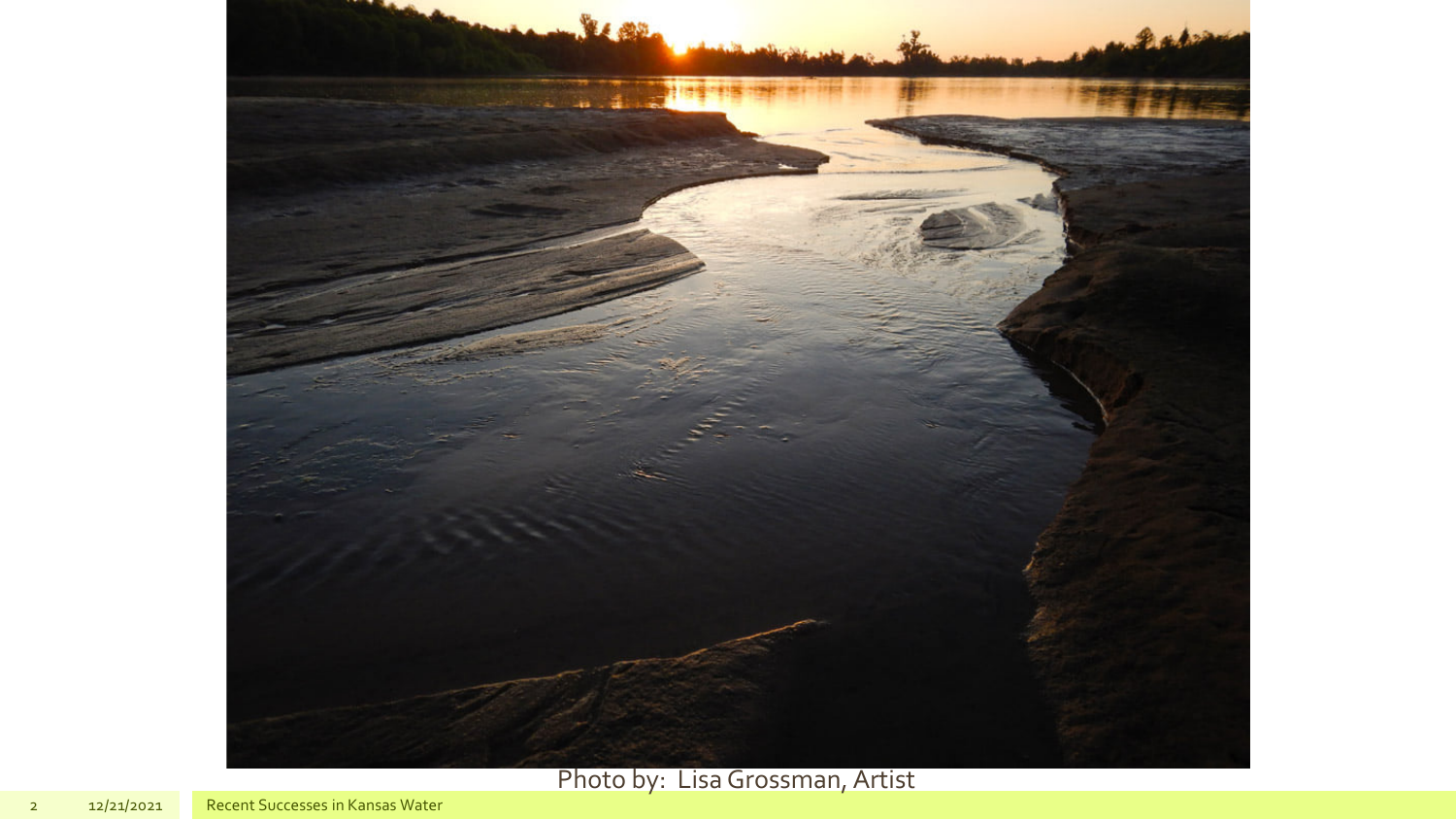### Incremental Success should be celebrated:

- Kansas Water Plan **Successes**
- Funding Successes
- Boots on the Ground Successes

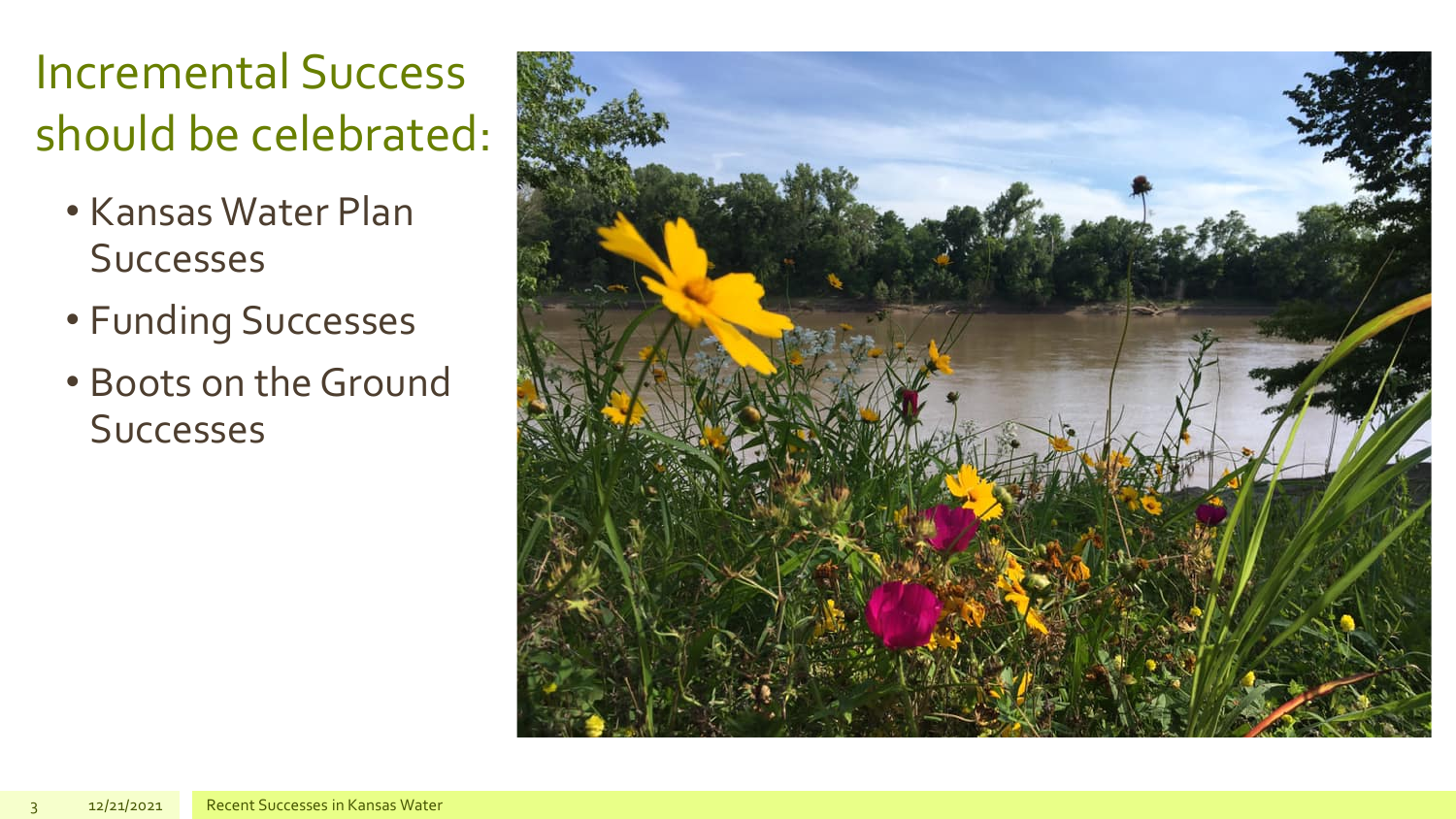### Kansas Water Plan

- Last updated in 2009, to be completed in 2022.
	- RAC goals and action plans
	- Extreme weather events
- Boots on the ground
	- 2019 launched Bathymetry and Storage Evaluation Program
	- Water Injection Dredging Pilot Progress
	- 15 Streambank Stabilization Projects
	- Kansas Reservoir Protection Intiative
	- Cover Crops!
	- Black Vermillion delisted for Total Suspended Solids

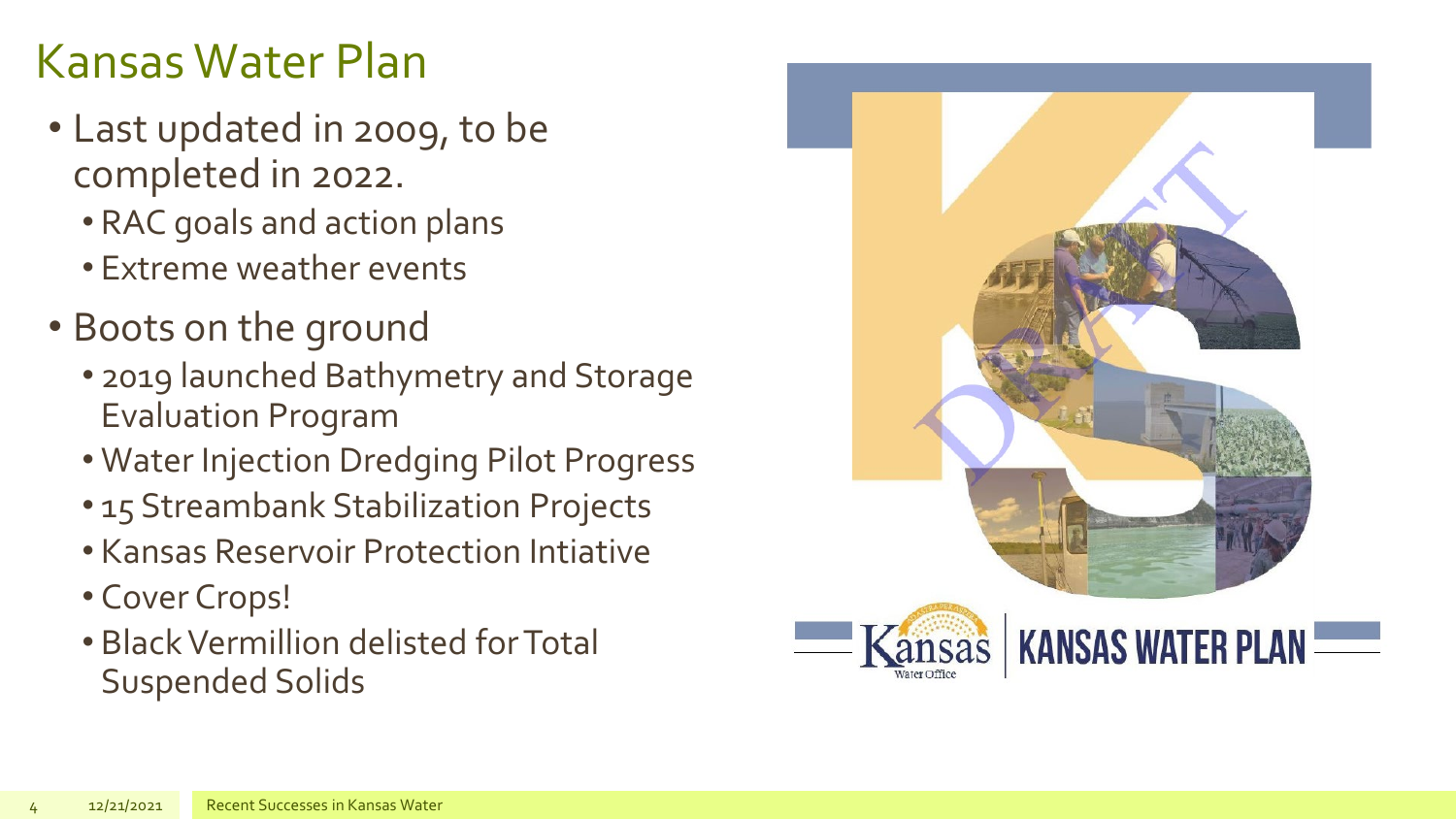## Funding for Water

- Steady increase since 2017 with \$6.9M in 2021
- Statehouse conversations successful and education is the key
- House Water Committee attention for water
- Kansans for Conservation

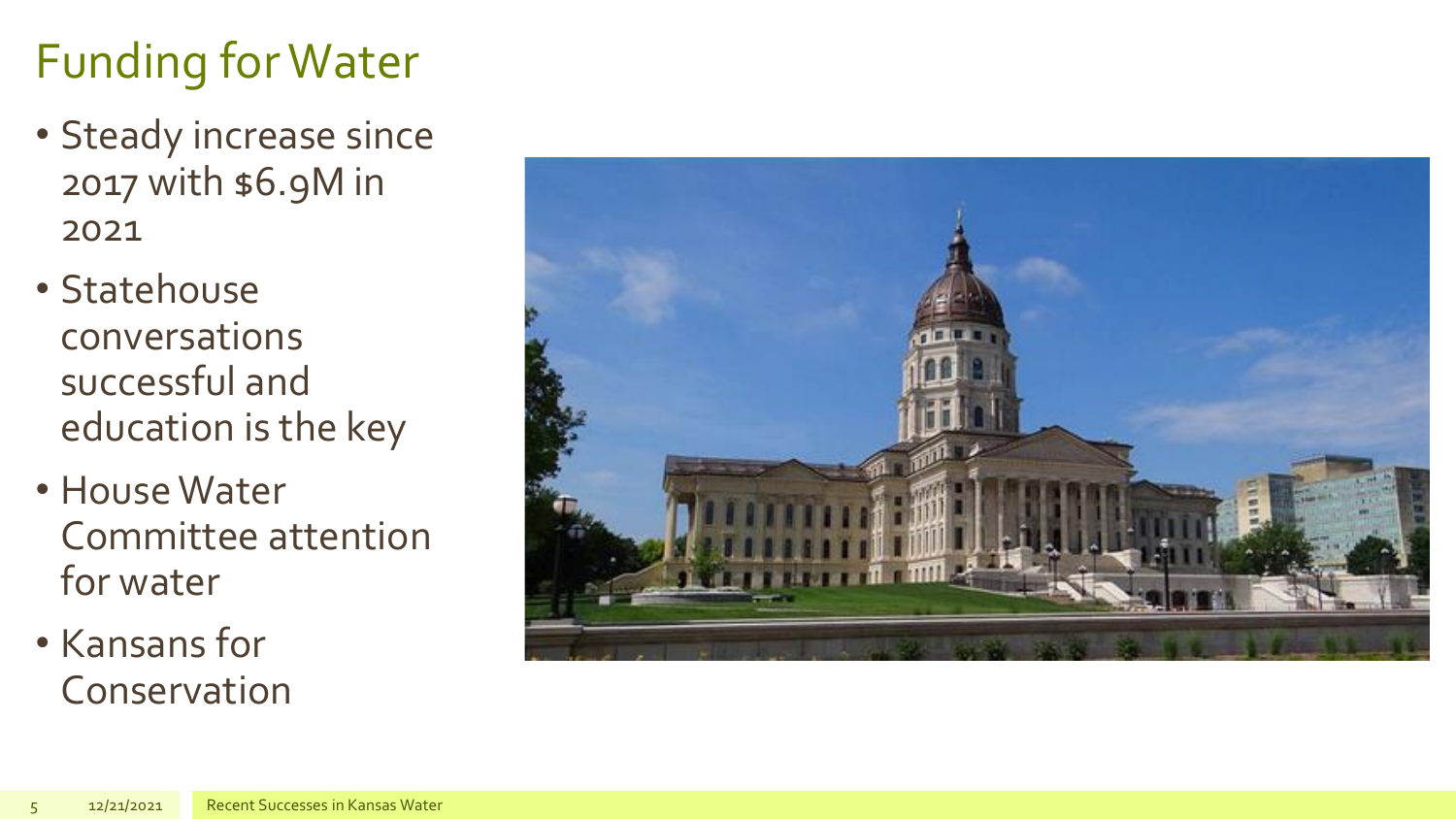### Boots on the Ground Successes

- Ducks Unlimited, KDWP, WRAPS and City of Lawrence: Wetlands and water quality project at Clinton Reservoir
- The Nature Conservancy: Sustainable Rivers Program E-Flows and corporate partnerships for floodplain and oxbow reconnections
- Friends of the Kaw: Water quality project at Topeka with KDWP and City of Topeka as well as NatGeo project partnership with KACEE for water quality education
- Kansas Alliance for Wetlands & Streams: Lower KS WRAPS, Middle KS WRAPS and Milford WRAPS successes
- KDWP: Invasive Species work on the Kansas River
- KDHE: Peer to peer education/outreach with EPA Grant.
- Corps of Engineers: Kansas River watershed study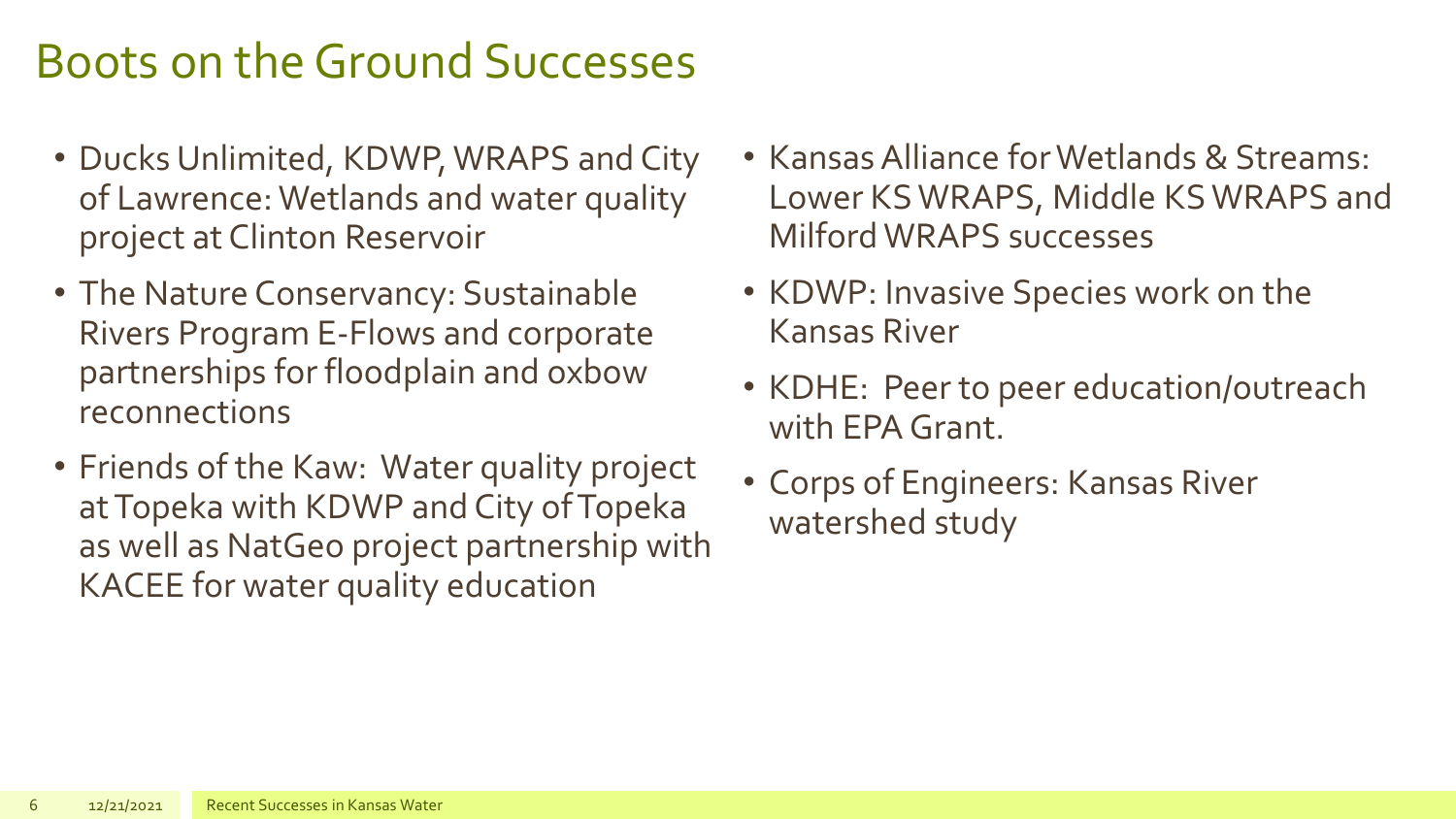#### Educating and advocating is crucial to future success.

#### • **Path to gain grassroots support**:

- Educate, Advocate & Act
- Your most important tool in your toolbox is your ability to communicate these issues and their urgency in your community.
- **You are the best experts on water in your communities. How can you use that knowledge to help your RAC area?** 
	- Coordinate an outreach plan with your RAC members to go out into the community and discuss water.
	- Make a coordinated effort to talk to your legislators.
	- •Hard look at action plans and find low hanging fruit how can you further the conversation? Educate yourselves and others?
	- Continue to bring local issues to the RAC for discussion.
	- Continue to advocate on behalf of water in your community.
	- Celebrate successes!